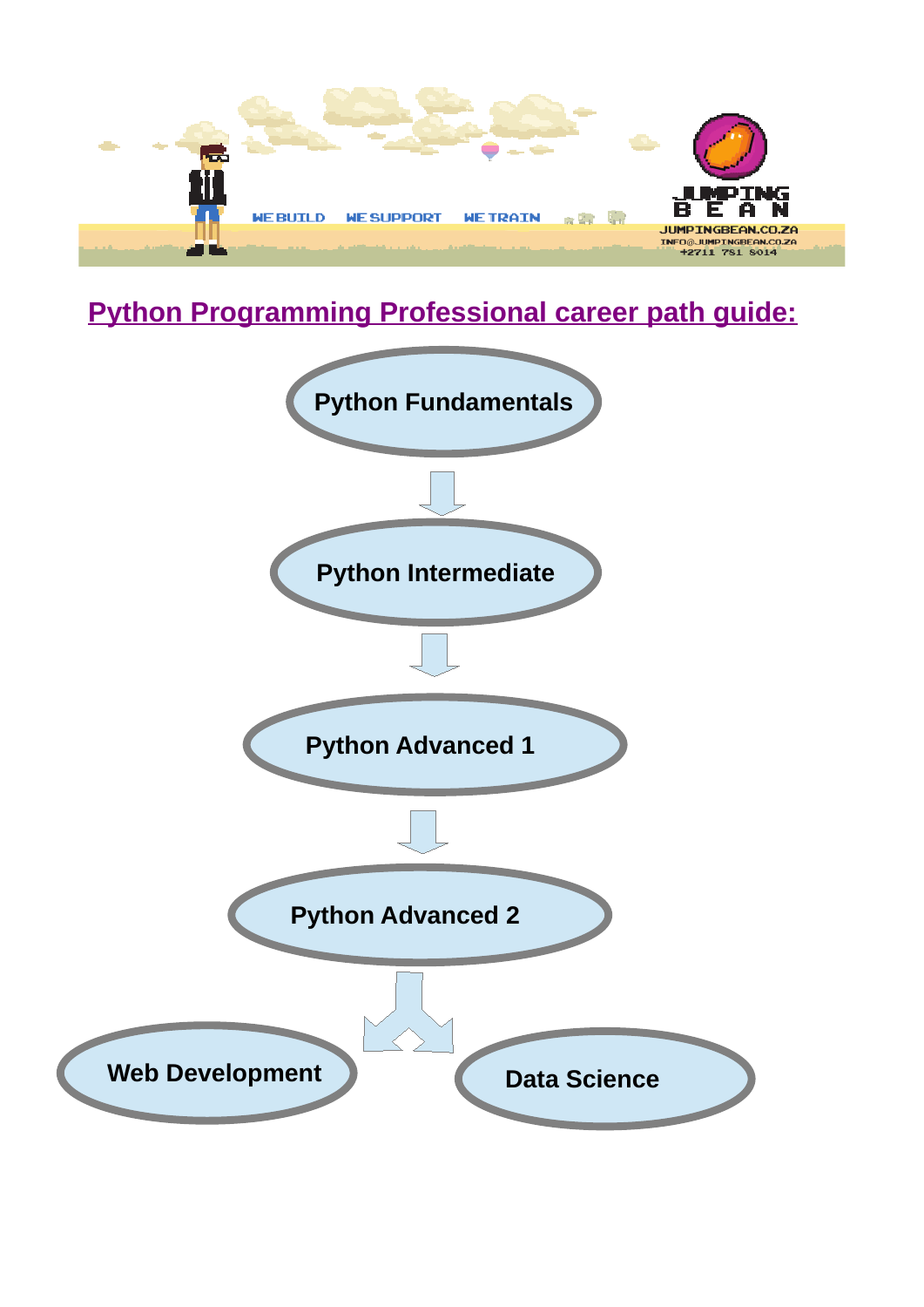### PYTHON FUNDAMENTALS

The Python Certified Entry Level Programmer qualification is a professional credential that measures ones ability to accomplish coding tasks related to the essentials of programming in the Python language. It teaches the universal concepts of computer programming, the syntax and semantics of the Python language as well as the skills in resolving typical implementation challenges with the help of the Python Standard Library.

A certified Python entry level programmer is an individual who is familiar with universal computer programming concepts like data types, containers, functions, conditions, loops, as well as Python programming language syntax, semantics, and the runtime environment.

# **Topics covered:**

- **Basic Concepts** 
	- fundamental concepts: interpreting and the interpreter, compilation and the compiler, language elements, lexis, syntax and semantics, Python keywords, instructions, indenting
	- literals: Boolean, integer, floating-point numbers, scientific notation, strings
	- comments
	- the print() function
	- the input() function
	- numeral systems (binary, octal, decimal, hexadecimal)
	- numeric operators:  $***$  / % // + –
	- string operators: \* +
	- assignments and shortcut operators
- Data Types, Evaluations, and Basic I/O Operations
	- operators: unary and binary, priorities and binding

**WE SUPPORT** 

- bitwise operators: ~ & ^ | << >>
- Boolean operators: not and or

UE RUTUD

◦ Boolean expressions



a sa Tar

**TRATN**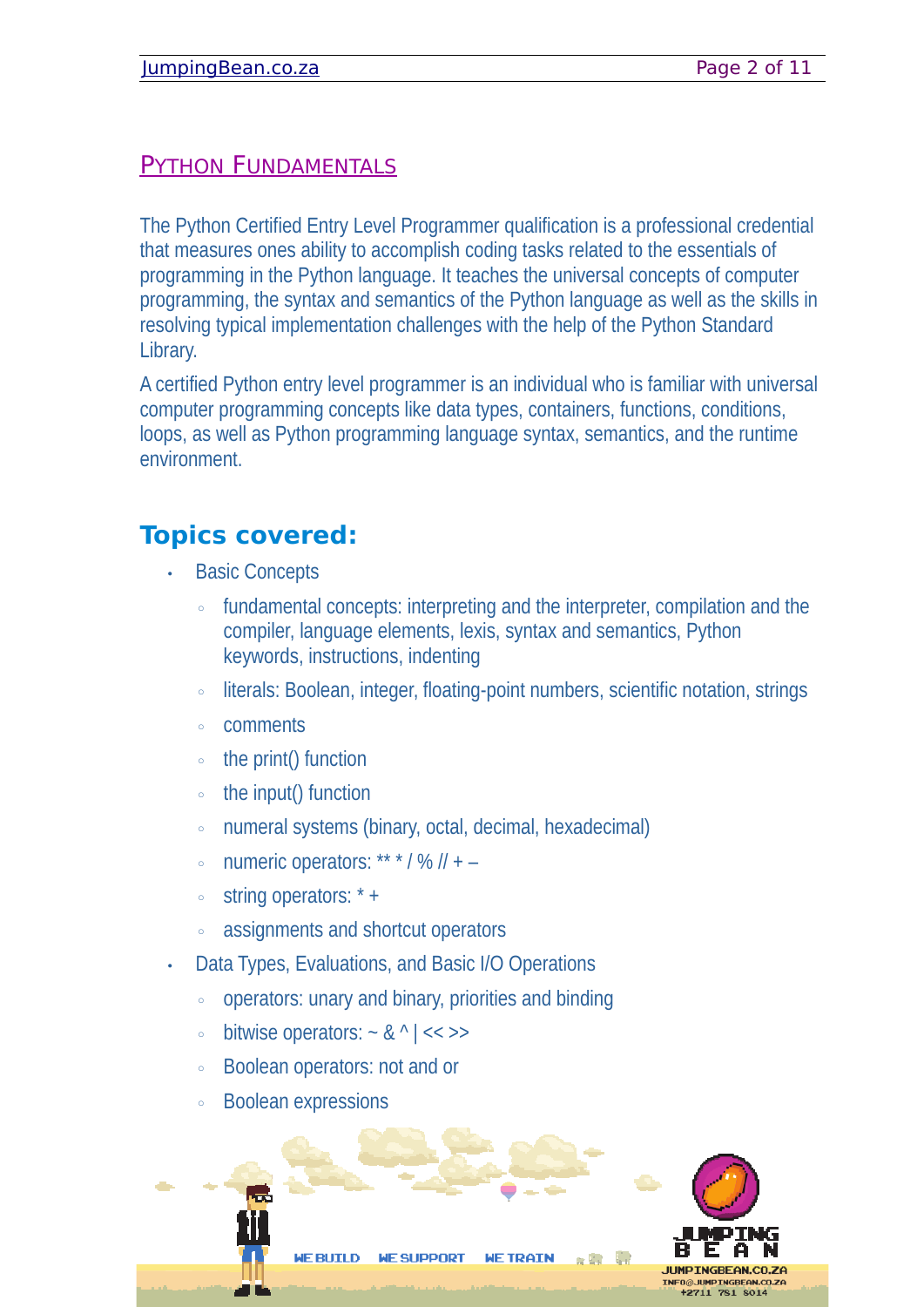#### [JumpingBean.co.za](http://Www.JumpingBean.co.za/) **Page 3 of 11**

- relational operators ( == != > >= < <= ), building complex Boolean expressions
- accuracy of floating-point numbers
- basic input and output operations using the input(), print(), int(), float(), str(), len() functions
- formatting print() output with end= and sep= arguments
- type casting
- basic calculations
- simple strings: constructing, assigning, indexing, slicing comparing, immutability
- Flow Control loops and conditional blocks (20%)
	- conditional statements: if, if-else, if-elif, if-elif-else
	- multiple conditional statements
	- the pass instruction
	- building loops: while, for, range(), in
	- iterating through sequences
	- expanding loops: while-else, for-else
	- nesting loops and conditional statements
	- controlling loop execution: break, continue
- Data Collections Lists, Tuples, and Dictionaries
	- simple lists: constructing vectors, indexing and slicing, the len() function
	- lists in detail: indexing, slicing, basic methods (append(), insert(), index()) and functions (len(), sorted(), etc.), del instruction, iterating lists with the for loop, initializing, in and not in operators, list comprehension, copying and cloning
	- lists in lists: matrices and cubes
	- tuples: indexing, slicing, building, immutability
	- tuples vs. lists: similarities and differences, lists inside tuples and tuples inside lists
	- dictionaries: building, indexing, adding and removing keys, iterating through dictionaries as well as their keys and values, checking key existence, keys(), items() and values() methods



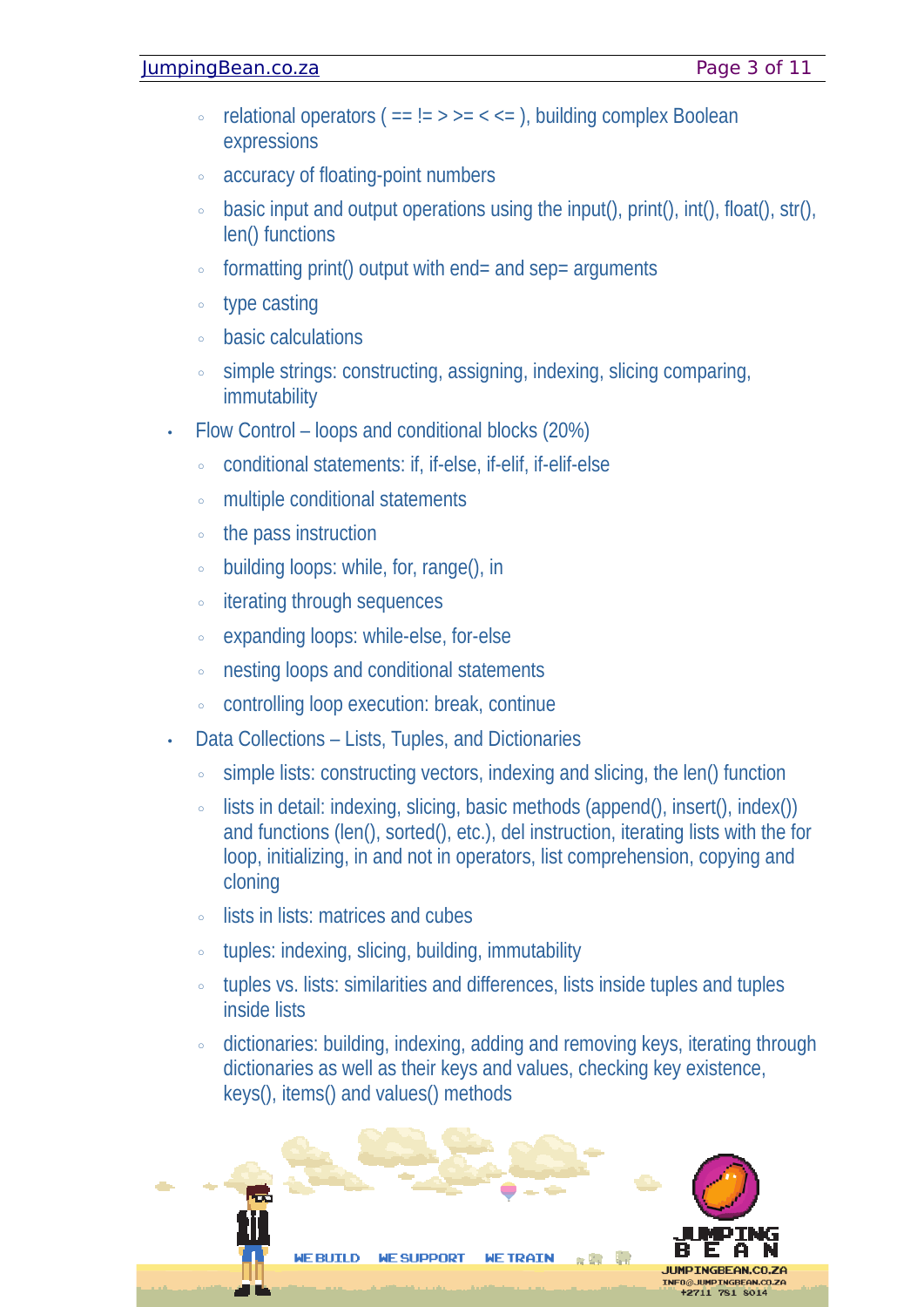### [JumpingBean.co.za](http://Www.JumpingBean.co.za/) **Page 4 of 11**

- strings in detail: ASCII, UNICODE, UTF-8, immutability, escaping using the \ character, quotes and apostrophes inside strings, multiline strings, copying vs. cloning, advanced slicing, string vs. string, string vs. non-string, basic string methods (upper(), lower(), isxxx(), capitalize(), split(), join(), etc.) and functions (len(), chr(), ord()), escape characters
- **Functions** 
	- defining and invoking your own functions and generators
	- return and yield keywords, returning results,
	- the None keyword,
	- recursion
	- parameters vs. arguments,
	- positional keyword and mixed argument passing,
	- default parameter values
	- converting generator objects into lists using the list() function
	- name scopes, name hiding (shadowing), the global keyword

| <b>Course duration</b> | $: 3$ Days           |
|------------------------|----------------------|
| <b>Price</b>           | $: R7,900$ (ex. vat) |

### PYTHON INTERMEDIATE

The Certified Associate in Python programming qualification is a professional credential that measures one's ability to accomplish coding tasks related to the basics of programming in the Python language and the fundamental notions and techniques used in object-oriented programming.

The certification shows that the individual is familiar with general computer programming concepts like conditional execution, loops, Python programming language syntax, semantics, and the runtime environment, as well as with general coding techniques and object-oriented programming.

Becoming PCAP certified ensures that the individual is fully acquainted with all the primary means provided by Python 3 to enable one to start their own studies, and to open a path to the developer's career.

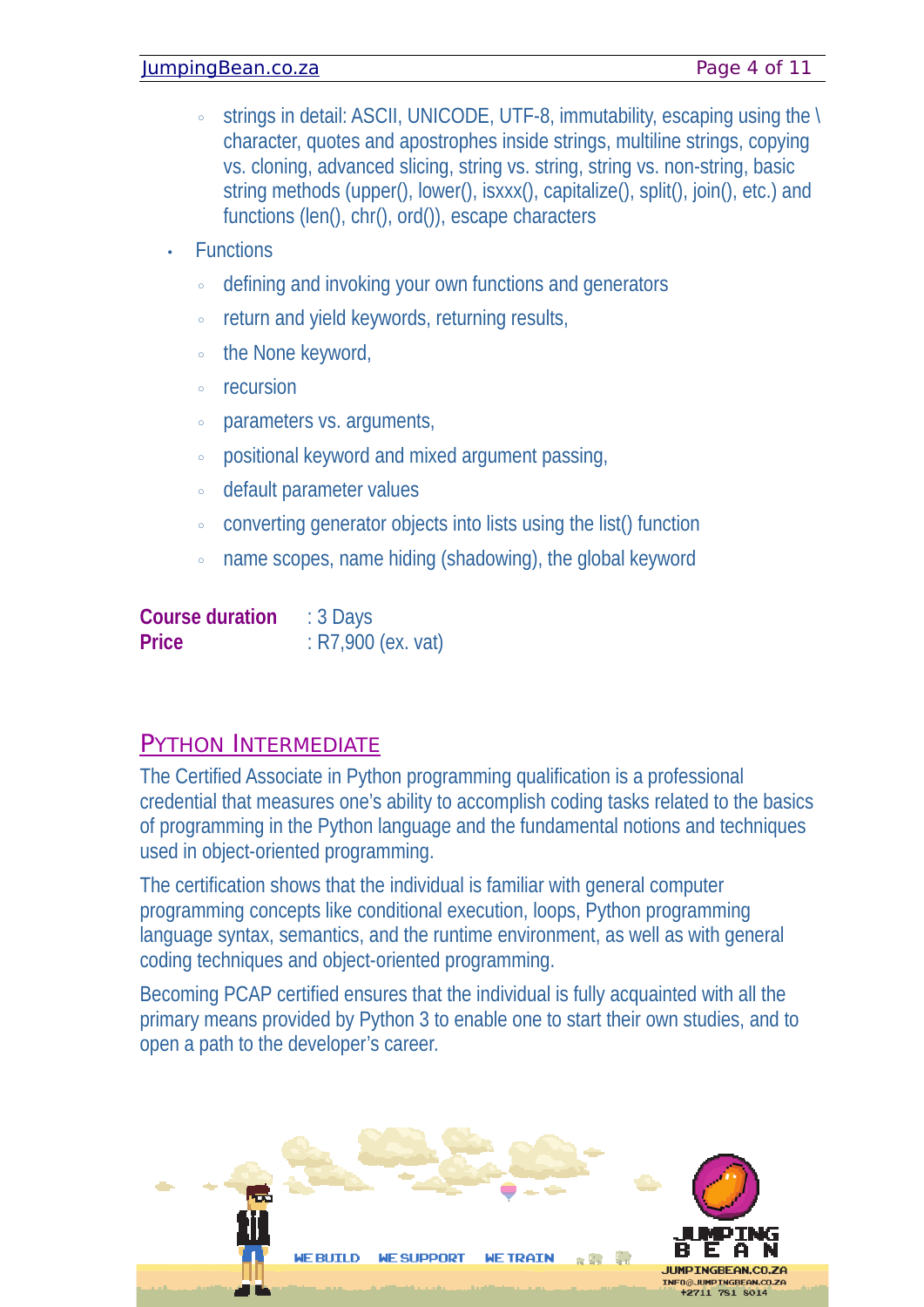# **Topics covered:**

- Control and Evaluations
	- basic concepts: interpreting and the interpreter, compilation and the compiler, language elements, lexis, syntax and semantics, Python keywords, instructions, indenting
	- literals: Boolean, integer, floating-point numbers, scientific notation, strings
	- operators: unary and binary, priorities and binding
	- numeric operators:  $***$  / % // + –
	- bitwise operators: ~ & ^ | << >>
	- string operators: \* +
	- Boolean operators: not and or
	- relational operators ( == != > >= < <= ), building complex Boolean expressions
	- assignments and shortcut operators
	- accuracy of floating-point numbers
	- basic input and output: input(), print(), int(), float(), str() functions
	- formatting print() output with end= and sep= arguments
	- conditional statements: if, if-else, if-elif, if-elif-else
	- the pass instruction
	- simple lists: constructing vectors, indexing and slicing, the len() function
	- simple strings: constructing, assigning, indexing, slicing comparing, immutability
	- building loops: while, for, range(), in, iterating through sequences
	- expanding loops: while-else, for-else, nesting loops and conditional statements
	- controlling loop execution: break, continue
- Data Aggregates
	- $\circ$  strings in detail: ASCII, UNICODE, UTF-8, immutability, escaping using the \ character, quotes and apostrophes inside strings, multiline strings, copying vs. cloning, advanced slicing, string vs. string, string vs. non-string, basic

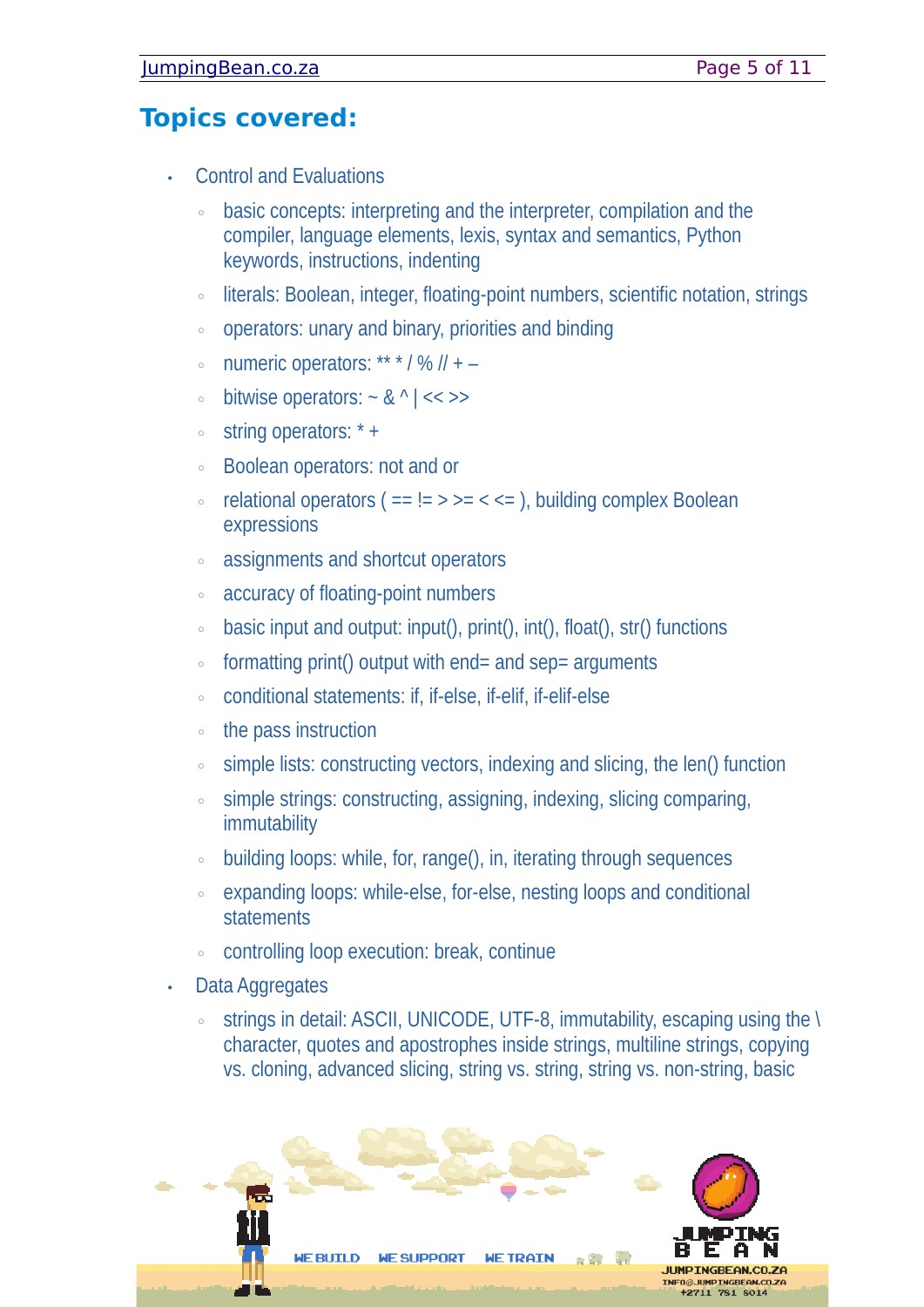string methods (upper(), lower(), isxxx(), capitalize(), split(), join(), etc.) and functions (len(), chr(), ord()), escape characters

- lists in detail: indexing, slicing, basic methods (append(), insert(), index()) and functions (len(), sorted(), etc.), del instruction, iterating lists with the for loop, initializing, in and not in operators, list comprehension, copying and cloning
- lists in lists: matrices and cubes
- tuples: indexing, slicing, building, immutability
- tuples vs. lists: similarities and differences, lists inside tuples and tuples inside lists
- dictionaries: building, indexing, adding and removing keys, iterating through dictionaries as well as their keys and values, checking key existence, keys(), items() and values() methods
- Functions and Modules (25%)
	- defining and invoking your own functions and generators
	- return and yield keywords, returning results, the None keyword, recursion
	- parameters vs. arguments, positional keyword and mixed argument passing, default parameter values
	- converting generator objects into lists using the list() function
	- name scopes, name hiding (shadowing), the global keyword
	- lambda functions, defining and using
	- map(), filter(), reduce(), reversed(), sorted() functions and the sort() method
	- the if operator
	- import directives, qualifying entities with module names, initializing modules
	- writing and using modules, the name variable
	- pyc file creation and usage
	- constructing and distributing packages, packages vs. directories, the role of the \_\_init\_\_\_.py file
	- hiding module entities
	- Python hashbangs, using multiline strings as module documentation
- Classes, Objects, and Exceptions

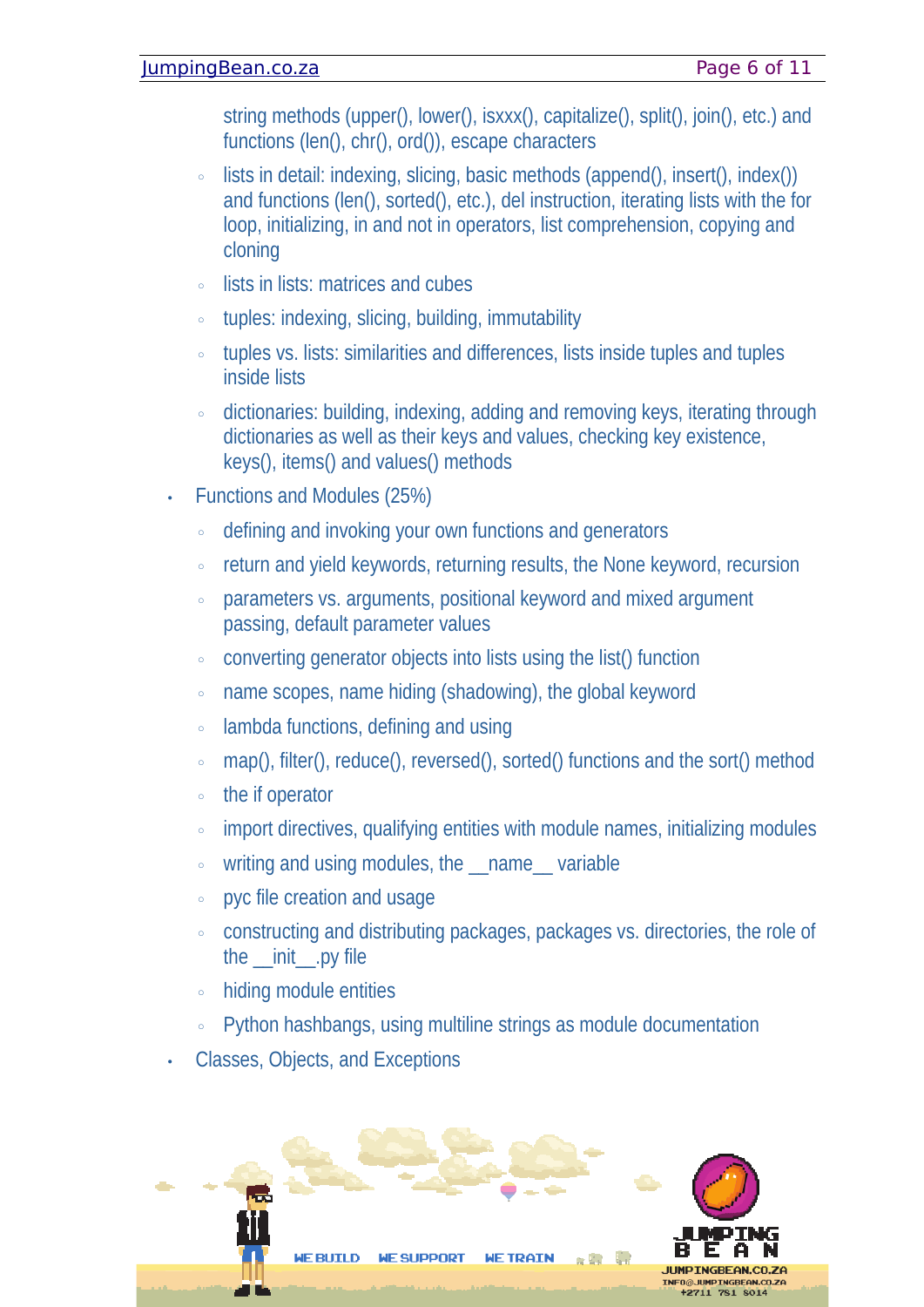#### [JumpingBean.co.za](http://Www.JumpingBean.co.za/) **Page 7 of 11**

- defining your own classes, superclasses, subclasses, inheritance, searching for missing class components, creating objects
- class attributes: class variables and instance variables, defining, adding and removing attributes, explicit constructor invocation
- class methods: defining and using, the self parameter meaning and usage
- inheritance and overriding, finding class/object components
- single inheritance vs. multiple inheritance
- name mangling
- invoking methods, passing and using the self argument/parameter
- the \_\_init\_\_ method
- the role of the \_\_str\_\_ method
- introspection: \_\_dict\_\_, \_\_name\_\_, \_\_module\_\_, \_\_bases\_\_ properties, examining class/object structure
- writing and using constructors
- hasattr(), type(), issubclass(), isinstance(), super() functions
- using predefined exceptions and defining your own ones
- the try-except-else-finally block, the raise statement, the except-as variant
- exceptions hierarchy, assigning more than one exception to one except branch
- adding your own exceptions to an existing hierarchy
- assertions
- the anatomy of an exception object
- input/output basics: opening files with the open() function, stream objects, binary vs. text files, newline character translation, reading and writing files, bytearray objects
- read(), readinto(), readline(), write(), close() methods

### PYTHON ADVANCED<sub>1</sub>

The Certified Professional in Python Programming 1 certification shows that the one is familiar with the more advanced perspective of classes and features of object-oriented programming. The scope of certification also includes graphical user interface programming, as well as working with selected library modules allowing to process

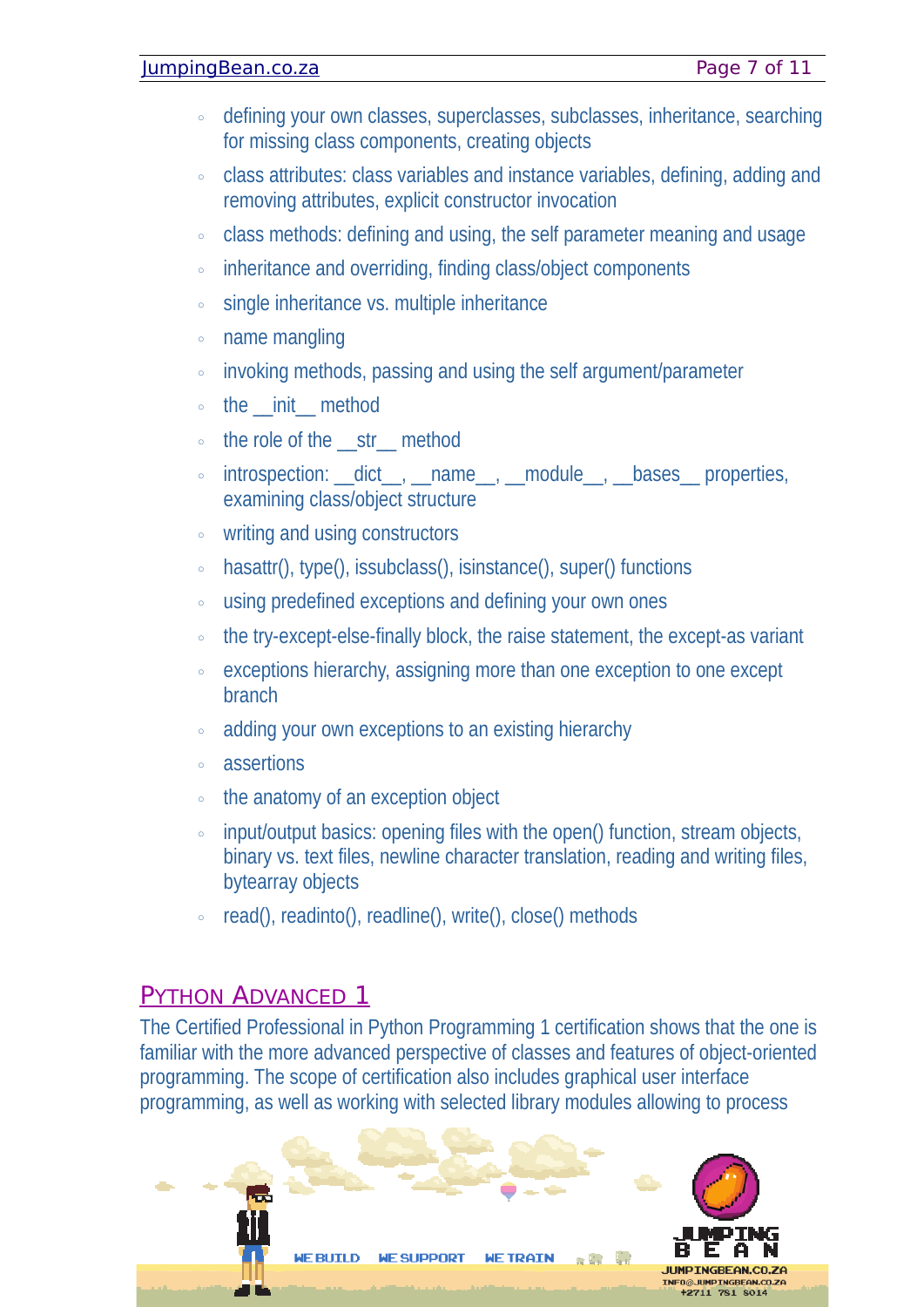#### [JumpingBean.co.za](http://Www.JumpingBean.co.za/) **Page 8 of 11**

different kinds of files, communicate with a program's environment, and utilize tools and resources for the purposes of carrying out math-, science-, and engineeringrelated tasks.

Becoming PCPP1 certified ensures that the individual is fully acquainted with all the advanced means provided by Python 3 and related technologies to enable her/him to advance her/his career as a professional Python developer.

# **Topics covered:**

- File Processing and Communicating with a Program's Environment
	- Processing different kinds of files
		- sqlite3 interacting with SQLite databases
		- xml creating and processing XML files
		- csv CSV file reading and writing
		- **•** logging basics logging facility for Python
		- configparser configuration file parser
	- Communicating with a program's environment:
		- $\cdot$  os interacting with the operating system,
		- $\blacksquare$  datetime manipulating with dates and time
		- $\blacksquare$  io working with streams,
		- $\overline{\phantom{a}}$  time time access and conversions
- Math, Science, and Engineering Tools
	- math a basic tool for elementary evaluations
	- NumPy fundamental package for scientific computing
	- SciPy an ecosystem for mathematics, science, and engineering
	- Matplotlib 2D plotting library producing publication quality figures
	- Pandas a library providing high-performance and data analysis tools
	- SciKit-image a collection of algorithms for image processing
- GUI Programming
	- What is GUI and where it comes from
	- Constructing a GUI basic blocks and conventions
	- Event-driven programming
	- Currently used GUI environments and toolkits
	- tkinter Python interface to Tcl/Tk
		- **tkinter's application life cycle**
		- **Widgets, windows and events**

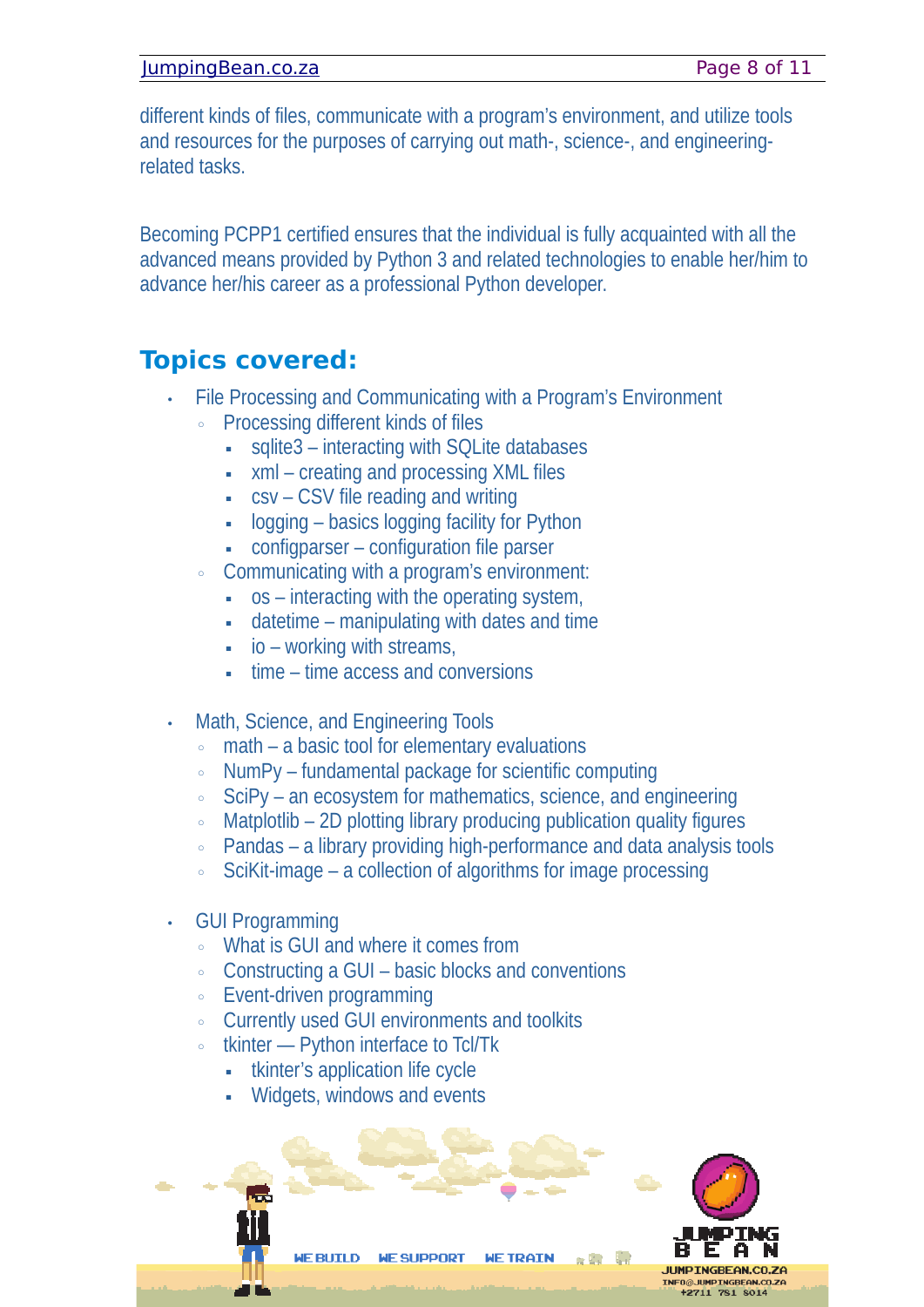### [JumpingBean.co.za](http://Www.JumpingBean.co.za/) **Page 9 of 11**

- Sample applications
- pygame a simple way of developing multimedia applications
- Python Enhancement Proposals
	- What is PEP?
	- Coding conventions not only style and naming
	- PEP 20 The Zen of Python: a collection of principles that influences the design of Python code
	- **PEP 8 Style Guide for Python Code: coding conventions for code** comprising the standard library in the main Python distribution
	- PEP 257 Docstring Conventions: what is docstring and some semantics as well as conventions associated with them
	- A tour of important PEPs
- Advanced Perspective of Classes and Object-Oriented Programming in Python
	- Classes, Instances, Attributes, Methods
	- Working with class and instance data
	- Copying object data using shallow and deep operations
	- Inheritance and Polymorphism
	- Different faces of Python methods: static and class methods
	- Abstract classes vs. method overloading
	- Composition vs. Inheritance two ways to the same destination
	- Implementing Core Syntax
	- Subclassing built-ins
	- Attribute Encapsulation
	- Advanced techniques of creating and serving exceptions
	- Serialization of Python objects using the pickle module
	- Making Python object persistent using the shelve module
	- **Metaprograming** 
		- **Eunction decorators**
		- Class decorators
		- **Metaclasses**

### PYTHON ADVANCED 2

The Certified Professional in Python Programming 2 certification shows that the one is familiar with and proficient in automating processes with Python as well as creating Python and Python-related tools, frameworks and systems. The scope of certification includes: Creating and Distributing Packages, Testing Principles and Techniques, The

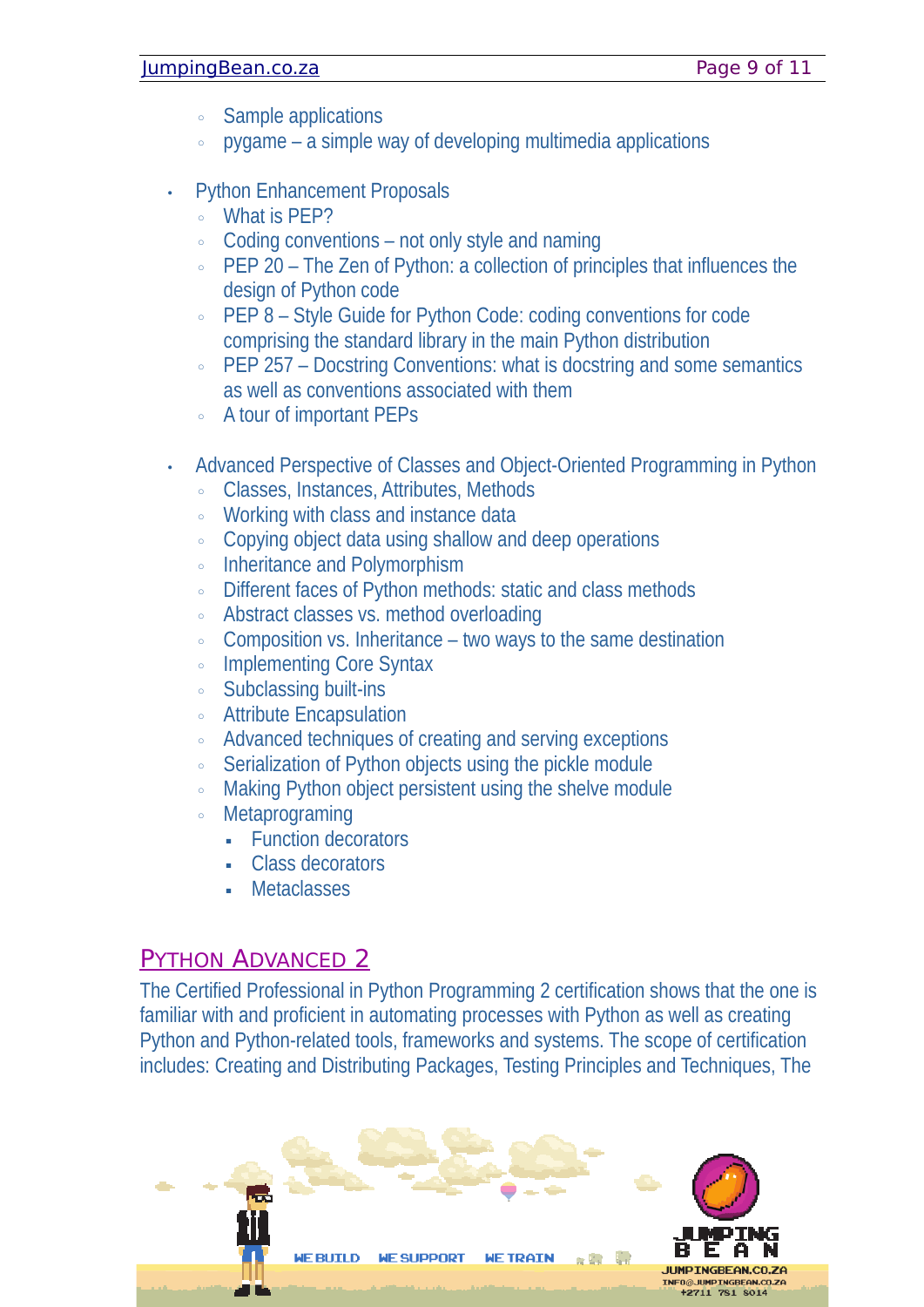#### [JumpingBean.co.za](http://Www.JumpingBean.co.za/) **Page 10 of 11**

Fundamentals of Design Patterns and Interprocess Communication (IPC), The Basics of Python Network Programming, Python-MySQL Database Access.

Becoming PCPP2 certified ensures that the individual is fully acquainted with all the advanced means provided by Python 3 and related technologies to enable her/him to advance her/his career as a senior/expert-level Python developer.

### **Topics covered:**

- Creating and Distributing Packages
	- Using pip
	- Basic directory structure
	- The setup.py file
	- Sharing, storing, and installing packages
	- Documentation
	- License
	- Testing principles and techniques
	- unittest Unit testing framework
	- Pytest framework to write tests
- **Design Patterns** 
	- Object-oriented design principles and the concept of design patterns
	- The Singleton Design Pattern
	- The Factory Pattern
	- The Façade Pattern
	- The Proxy Pattern
	- The Observer Pattern
	- The Command Pattern
	- The Template Method Pattern
	- Model-View-Controller
	- The State Design Pattern
- Interprocess Communication
	- multiprocessing Process-based parallelism
	- threading Thread-based parallelism
	- subprocess Subprocess management
	- Multiprocess synchronisation
	- queue A synchronized queue class
	- socket Low-level networking interface
	- mmap Memory-mapped file support



**+2711 781 8014** 

**MERUTUD WE SHIPPORT ART ST WE TRATN**